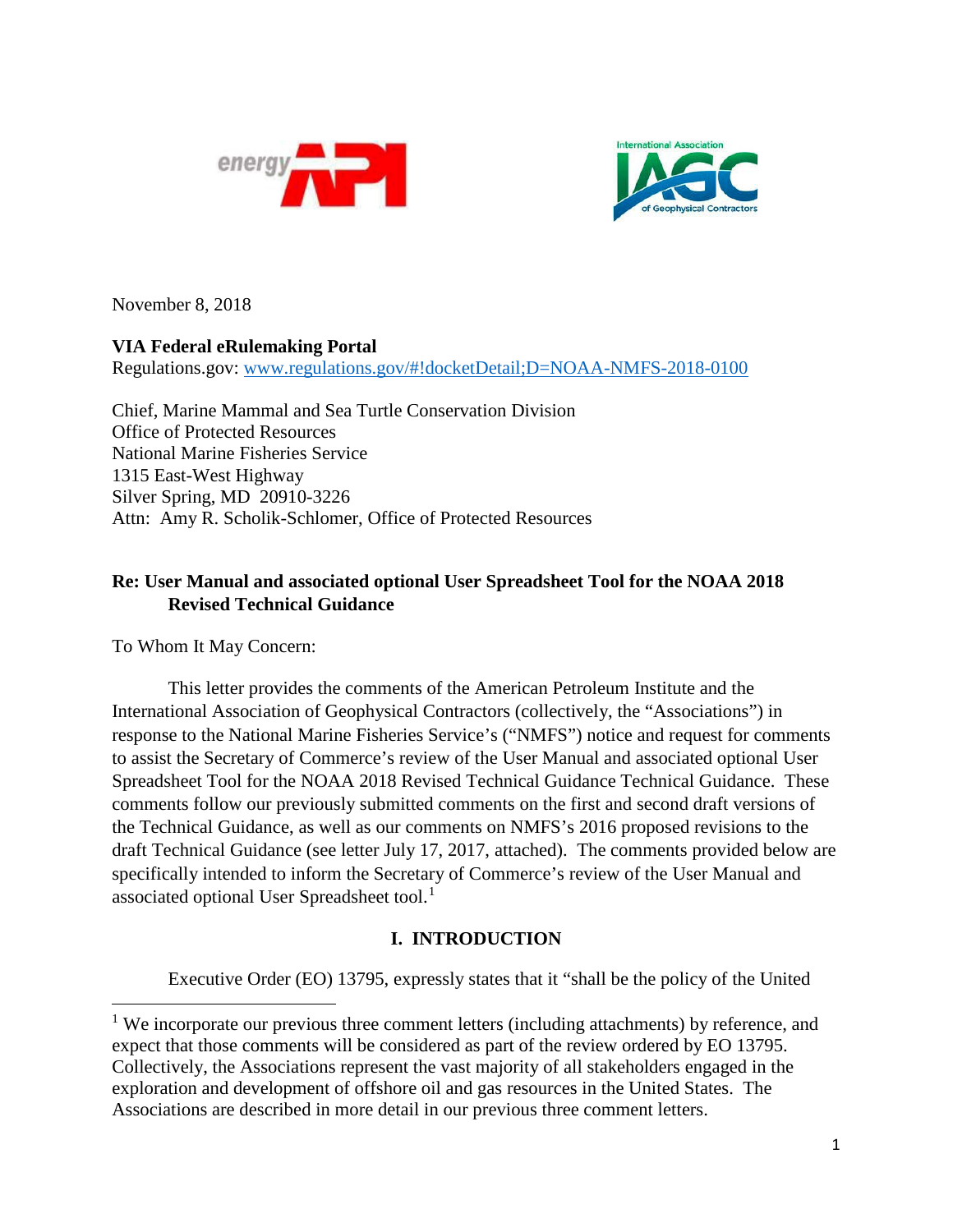States to encourage energy exploration and production, including on the Outer Continental Shelf ["OCS"], in order to maintain the Nation's position as a global energy leader and foster energy security and resilience for the benefit of the American people, while ensuring that any such activity is safe and environmentally responsible."<sup>[2](#page-1-0)</sup> This directive is consistent with statutorily enacted policy calling for the "expeditious and orderly development" of the U.S. OCS "subject to environmental safeguards." 43 U.S.C. § 1332(3). Indeed, Congress enacted the OCS Lands Act to "achieve national economic and energy policy goals, assure national security, reduce dependence on foreign sources, and maintain a favorable balance of payments in world trade." 43 U.S.C. § 1802(1).

Seismic surveying is essential to achieving the goals stated by the EO and OCSLA because it is the only feasible technology available to accurately image the subsurface of the OCS before a single well is drilled. Technological innovations and improvements afford industry significant precision in subsurface imaging and will continue to provide more realistic estimates of potential resources. Furthermore, modern geophysical imaging reduces risk by increasing the likelihood that exploratory wells will successfully tap hydrocarbons and by decreasing the number of wells that need to be drilled in a given area, thereby reducing associated safety and environmental risks and the overall environmental footprint for exploration. Because geophysical activities are temporary and transitory, seismic surveying is the least intrusive and most cost-effective means to determine the likely locations of recoverable oil and gas resources on the OCS.

 The Technical Guidance and associated User Guidance and User Spreadsheet Tool are directly relevant to essential offshore geophysical activities because federal agencies and permit applicants will use the guidance to determine the potential effects of offshore geophysical activities on marine mammals. Although NMFS must ensure that all statutory requirements are satisfied when issuing incidental take authorizations ("ITAs") under the Marine Mammal Protection Act ("MMPA"), it also must ensure that the MMPA permitting process does not undermine the goals stated in OCSLA and the EO. Moreover, BOEM, which may use the Technical Guidance in its National Environmental Policy Act analyses, is required to implement OCSLA's (and the EO's) mandates.

As requested by NMFS, our comments focus on (1) the technical merits of the September 24, 2018 updated User Guidance and associated User Spreadsheet tool and (2) recommendations for how NMFS can improve the application and implementation of the Technical Guidance and associated User Spreadsheet tool.

## **II. COMMENTS**

We commend NMFS for its commitment to refining the 2018 Technical Guidance and associated User Guidance and Spreadsheet Tool, and we are eager to work with NMFS to develop the NMFS-requested improvements and updates to the User Guidance and Spreadsheet

 $\overline{\phantom{a}}$ 

<span id="page-1-0"></span><sup>2</sup> Presidential Executive Order Implementing an America-First Offshore Energy Strategy (April 28, 2017), [https://www.whitehouse.gov/the-press-office/2017/04/28/presidential-executive](https://www.whitehouse.gov/the-press-office/2017/04/28/presidential-executive-order-implementing-america-first-offshore-energy)[order-implementing-america-first-offshore-energy.](https://www.whitehouse.gov/the-press-office/2017/04/28/presidential-executive-order-implementing-america-first-offshore-energy)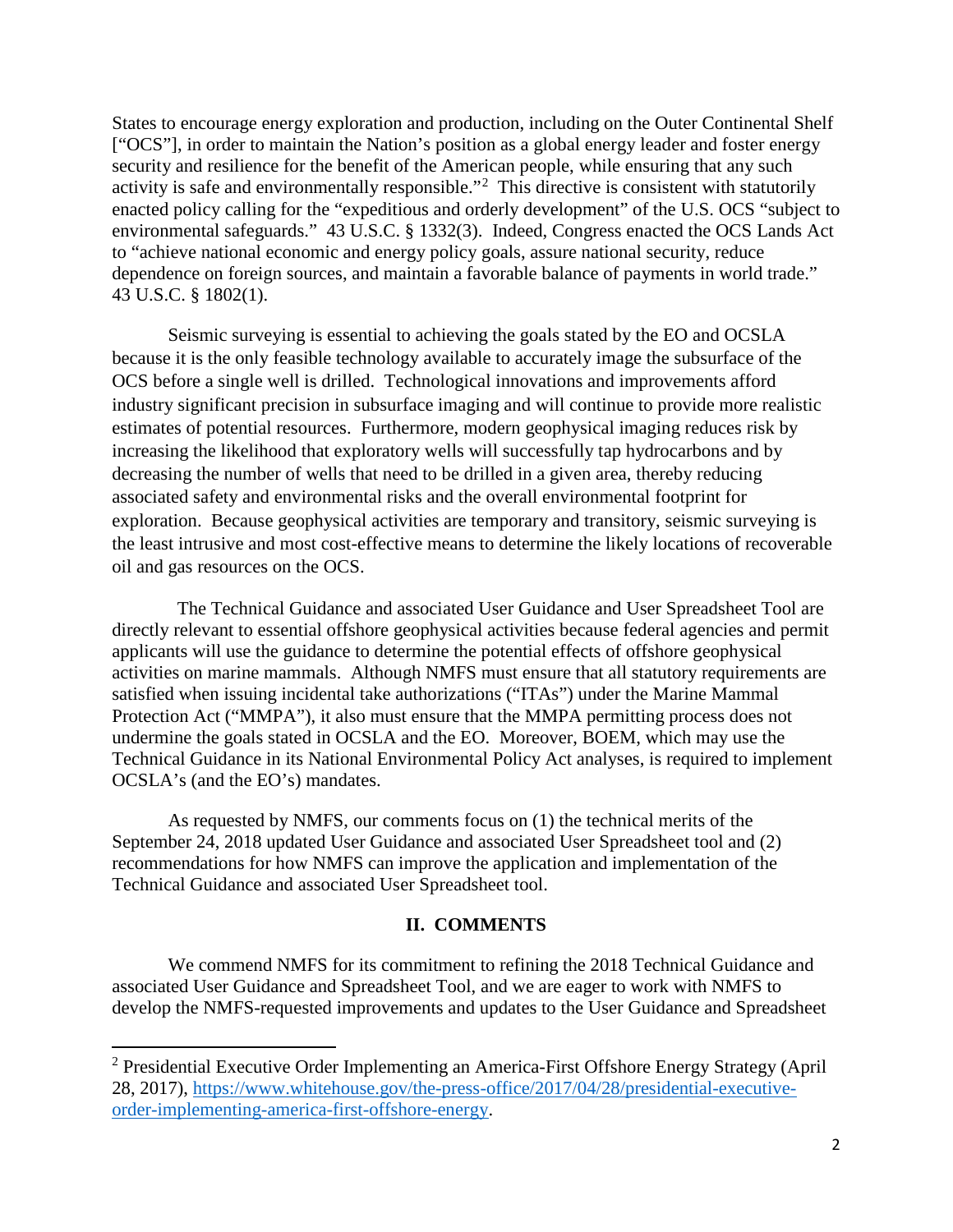tool. In this comment letter we have focused specifically on the guidance relevant to intermittent impulse sound sources of the type used in geophysical surveys for research and industrial applications (Tab F, Impulsive, Mobile). $3$ 

While these user tools are much improved over previous Alternative Methodology spreadsheets and guidance (2015 and 2016 Technical Guidance drafts), the current User Guide and associated optional User Spreadsheet tool still fall short of rendering the NMFS 2018 Acoustic Guidance useful, practicable and effective. In particular, the default Weighting Factor Adjustments ("WFA") are, as NMFS acknowledges, "more conservative" than applying the full weighting function calculations. Second, whether one uses the WFA or the one-third octave weighting tool as illustrated in Table 3, p. 11-12 of the User Guidance, there are still a number of user-entered values that only a sophisticated user would be prepared to derive or properly apply (e.g. derivation of SPLpeak from the impulse time series, derivation of SPLrms and SEL from the root-mean-squared average of pressures over the time/amplitude pressure signature, and, finally, derivation of a frequency spectrum from the impulse waveform by applying a deconvolution algorithm like a Fast Fourier Transform). The above-listed features of the sound source, as well as their derivation and significance, are not addressed by the User Guidance, nor are there suitable references provided to assist anyone less than a highly trained expert in translating an impulse sound waveform or similar information about their sound source into the values required by the Spreadsheet Tool.

## **A. Weighting Factor Adjustment (WFA)**

l

Put most simply, the alternative WFA calculation removes the challenge of applying weighting functions to a frequency-deconvolved impulse by doing away with the weighting functions. The magnitude of the difference in outcomes between applying the WFA and a simple one-third octave weighting adjustment is best illustrated by NMFS' own User Guidance (Manual for the Optional Spreadsheet Tool, Table 4 on page 13). The weighted source levels for the selected seismic array are anywhere from -12 dB for the Low Frequency ("LF") Cetacean Hearing Group to -28 dB for most of the other hearing groups relative to the unweighted values, meaning that the WFA method overpredicts the actual threshold for temporary threshold shifts ("TTS") and permanent threshold shifts ("PTS") by 12 to 28 dB.

When translated into a regulatory outcome like ensonified area and estimated takes, the absence of biologically-relevant weighting in the WFA methodology is even more obviously impactful. Applying the spherical spreading algorithm that NMFS uses to estimate the range to threshold (20log(radius)), the WFA produces a range to threshold that in most cases is more than double the range-to-threshold generated by the weighted SEL value. Since the area ensonified is a square function of range (the area of a circle or pi times range-squared), a doubling of range to threshold means a quadrupling of the area ensonified. Assuming equal distribution of animals

<span id="page-2-0"></span><sup>&</sup>lt;sup>3</sup> FR 83 (185): 48292, September 24, 2018 "NMFS invites comment on how we can further refine the User Manual to aid in the application and implementation of the 2018 Revised Technical Guidance. Input from stakeholders provided during this public comment period will inform updated versions of the User Manual and/or associated optional User Spreadsheet tool, which may be issued as early as the end of 2018."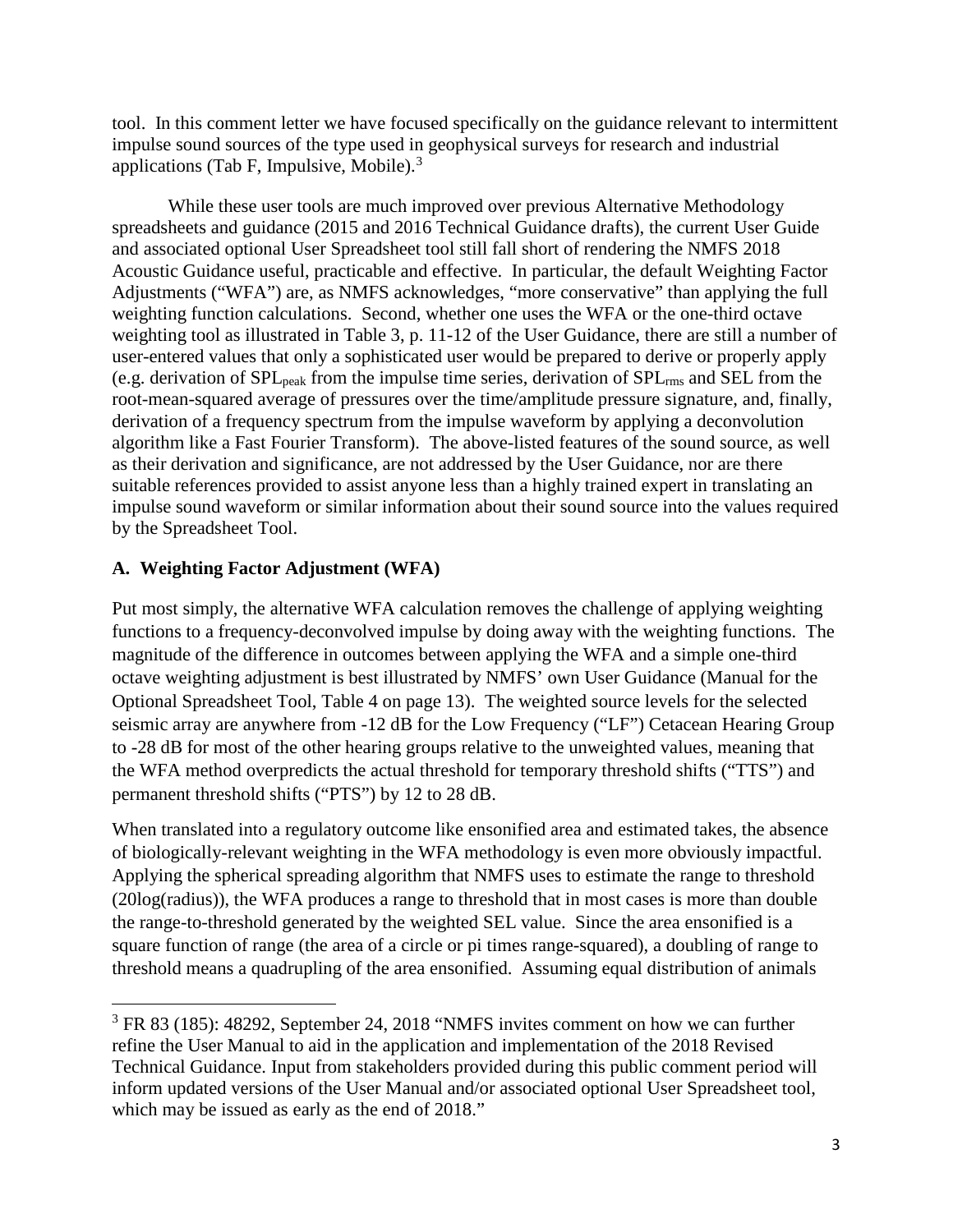throughout the area, this also translates to a four-fold increase in estimated takes when a user applies the WFA methodology instead of applying the weighted SEL offered by NMFS (2018). Overpredicting the most likely best-available-science ("BAS") estimate of take from NMFS (2018) by 400% does not seem to fall within the realm of "reasonable" conservatism. It is hard to imagine any permit applicant willingly subjecting themselves to such a severe penalty for the convenience of using the WFA methodology.

#### **B. Entries Required from the User in Order to Apply the Spreadsheet Tool**

Despite the great progress NMFS has made in making the Manual and Spreadsheet more user-friendly, there are parts of the process that still call for a level of expertise that most users should not be assumed to possess.

The Manual and Spreadsheet asks for a Source Level expressed as RMS SPL and Peak (pk) SPL. Most industry models and measurements deliver a peak pressure value in bars<sup>[4](#page-3-0)</sup>, but that can be relatively easily converted to dB SPL re 1 microPascal peak (SPL<sub>pk</sub>) (i.e.: 1 bar =  $10^{11}$ microPascal = 220 dB SPL re 1 microPascal<sup>[5](#page-3-1)</sup>).

However, a common source of error comes from using the nominal source level of the array in the vertical direction instead of the actual produced sound pressure levels. Use of the nominal array point source value overestimates the actual achieved source level in  $SPL_{pk}$  by 20 dB or more, depending on the number of array elements and the angle of the receiving animal relative to the array. Sophisticated models like the JASCO model in the BOEM (2017) EIS as cited by the User Guidance will take the complex sound field of the array into account when calculating received level at a given receiver position, but entering the nominal vertical array source level into the User Spreadsheet results in an over-estimation of the greatest actual measurable sound pressure anywhere in or around the array by 10-20 dB or more, because even in the straight vertical direction the sound pressure wave from the separate elements in the array do not become coherent until the sound is 10-30m from the source depending on frequency and array geometry.

For example, a JASCO modeling and measurement study of a 2,380 cubic inch, 22 element array (McPherson et al, 2018) produced a nominal modeled source level in the vertical direction of 254.6 dB  $SPL_{pk}$  (p. 8), yet a direct pass over a recorder 75 meters from the receiver only produced a received SPL<sub>pk</sub> of 220.6 dB (McPherson et al 2018, p. 13). In other words, for a nominal source level of 254 dB SPL<sub>pk</sub>, an animal 80 meters directly below the source might experience a received level 34 dB below than the nominal source level, while animals at various angles out to the horizontal might experience a further 5-10 dB reduction in received level due to decreases in array gain at angles away from the vertical (McPherson et al, 2018; Goertz et al, 2013). Fortunately, various researchers and industry studies can now provide a wealth of data on the actual sound fields produced by arrays of various nominal source levels, and a conversion

 $\overline{\phantom{a}}$ 

<span id="page-3-0"></span><sup>&</sup>lt;sup>4</sup> The non-expert reader may recognize bar as a measurement of pressure from weather forecasting, where millibars (mb) are used to measure atmospheric pressure.

<span id="page-3-1"></span><sup>&</sup>lt;sup>5</sup> SPL<sub>pk</sub> re 1  $\mu$ Pa = 20 log<sub>10</sub> [pressure in microPascals]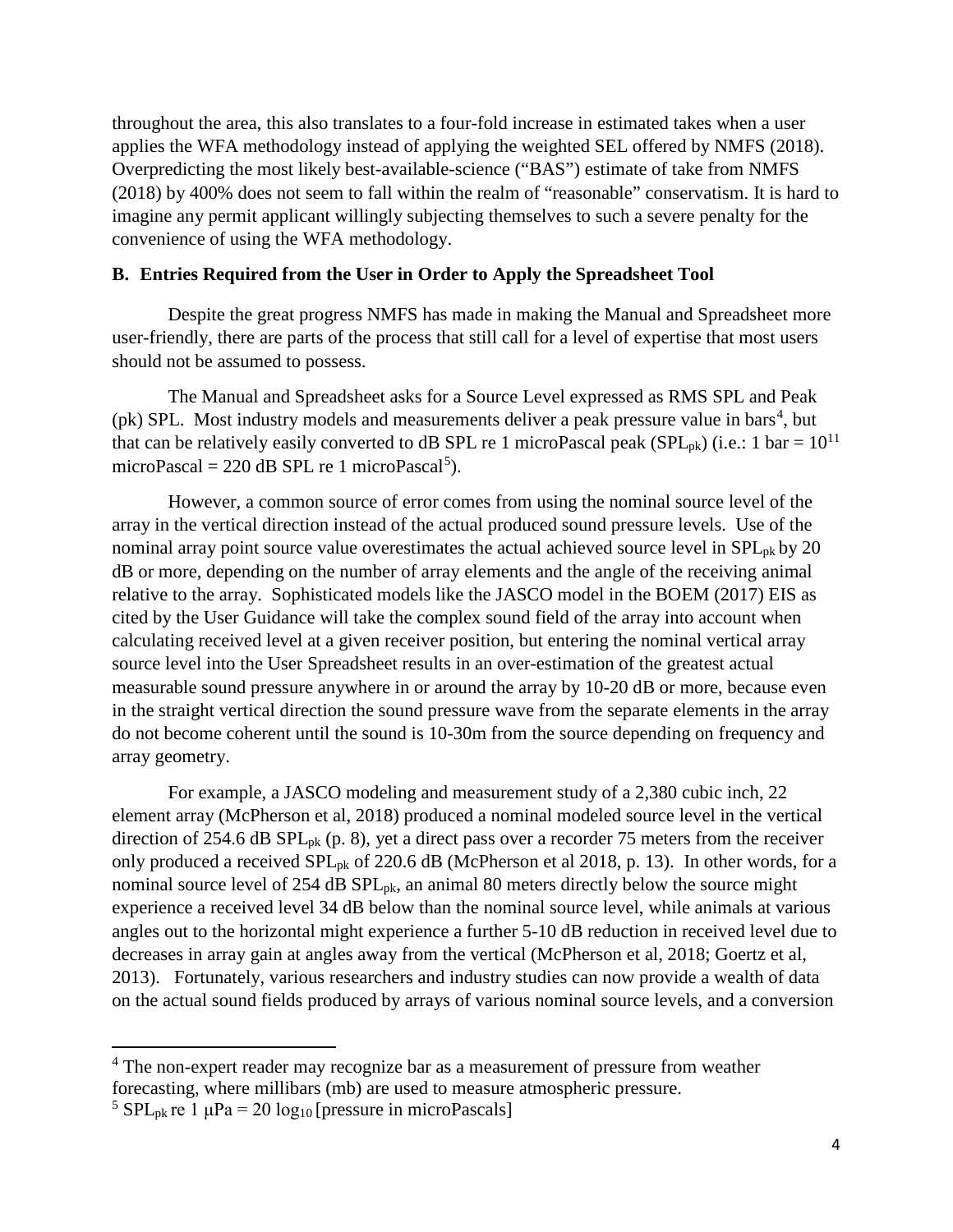factor could easily be generated for converting nominal  $SPL_{pk}$  into actual  $SPL_{pk}$  in physical space, rather than allowing errors in take estimates to arise from the misapplication of nominal source levels in the User Spreadsheet tool.

 $SPL_{rms}$  and SEL are derived from a knowledge of  $SPL_{pk}$  and pulse duration, but here again, the non-expert user is unlikely to be able to derive SPL rms and thus SEL from a measured or modeled time/amplitude sound pressure signature without some expertise. Fortunately, there is likely now enough data on the relationship between  $SPL_{\text{pk}}$ ,  $SPL_{\text{rms}}$  and  $SEL$ to apply generic correction factors for deriving SPL<sub>rms</sub> and SEL from SPL<sub>pk</sub> data or model results. For example, the McPherson et al (2018) study revealed a very consistent relationship between SEL and SPL<sub>pk</sub>, with SEL about 20 dB below SPL<sub>pk</sub>. Thus, a signal at 100 m slant range at 210 dB SPL<sub>pk</sub> produced an unweighted SEL level of 190 dB. Other studies cited in this comment letter reveal a similar relationship between  $SPL_{pk}$ ,  $SPL_{rms}$  and  $SEL$  for seismic arrays generally.

NMFS provides some common tools for converting dB SPL<sub>rms</sub> to SEL on page 18 (Equation 1) of the Manual and again on page 91-92 (Appendix C), but converting dB  $SPL_{pk}$  into dB SPLrms can be computationally difficult and is usually done instead by a rough approximation of the peak SPL relative to the total duration of the pulse, in much the same way that SEL is derived from SPLrms over time in Equation 1. A more practicable solution would be to simply impose a generic scaling function derived from multiple examples from real array data.

Perhaps the most technically challenging task for the user of the NMFS guidance is the calculation of the frequency spectrum of an impulse sound. This usually involves starting with a digital expression of the pulse waveform (a time/amplitude waveform as in the following graphic image) and performing a mathematical deconvolution of the pulse into component frequencies. The Fast Fourier Transform ("FFT") is the most common mathematical tool transforming a time/amplitude pulse like the one below into a frequency spectrum of the type illustrated in Wisloff et al (2014) below. The FFT formula is a common engineering and physics tool; MatLab and even Excel offer FFT calculators, though the Excel version does not have sufficient frequency bandwidth to be useful for a seismic sound source. However, these tools must be fed a comma-separated values (.csv) file of thousands of data points from the impulse pressure time series. Completing the required steps to generate a frequency spectrum for applying weighting factors is also beyond what a non-expert or even moderately expert user can be expected to do on their own. This renders the Spreadsheet tool useless even for the WFA methodology, and even with the assistance of the User Guidance.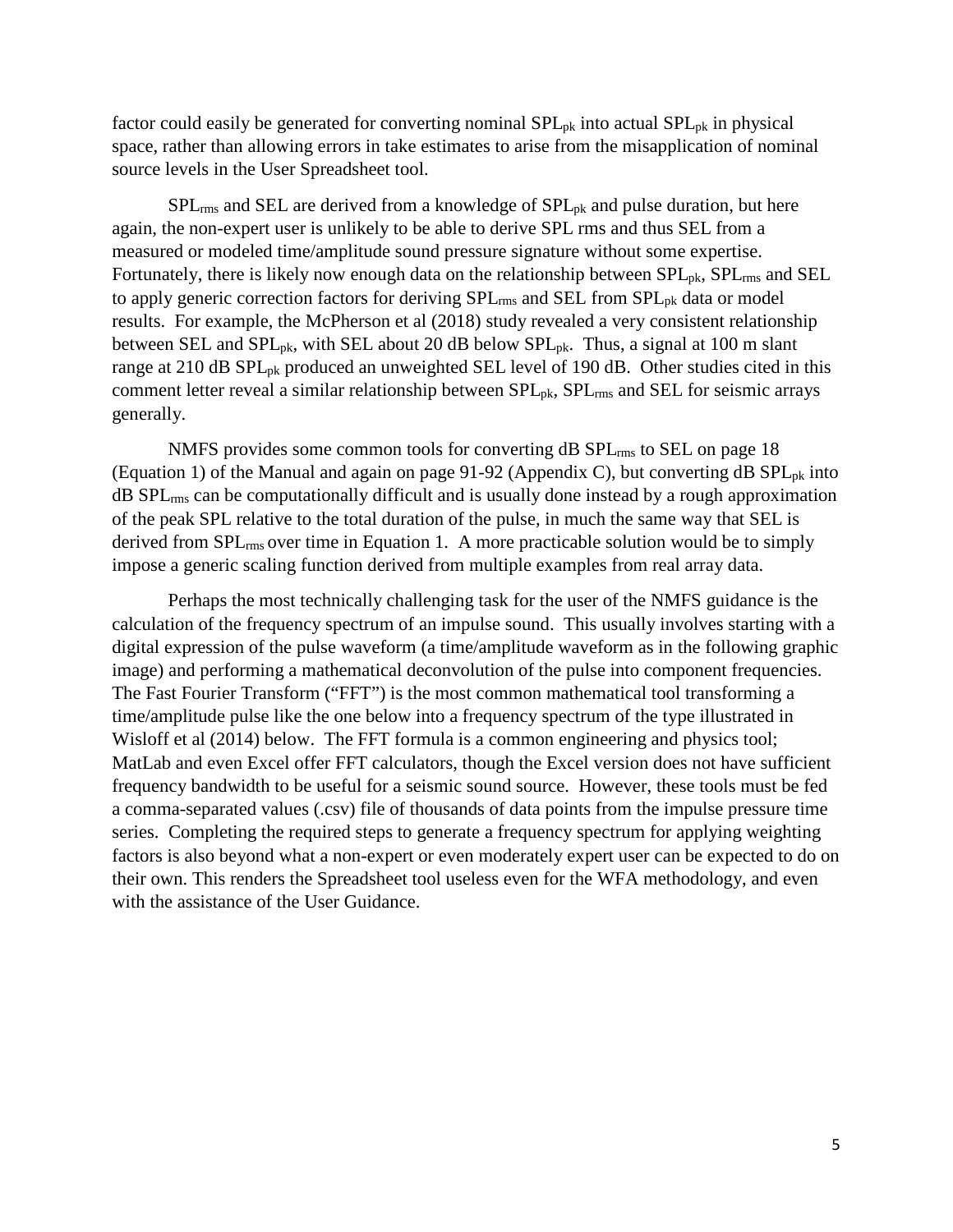

Figure 5: Measured (red) and modeled (green) signatures for a 4135 cu.in G.GUN II array compared in time, frequency and phase, data courtesy of Total.

NMFS apparently did not have digital files of seismic pulses for use in their User Guidance and resorted to a software application that prepares a digital file by hand tracing a graphic image [\(https://automeris.io/WebPlotDigitizer/\)](https://automeris.io/WebPlotDigitizer/). Having tried the WebPlotDigitizer app, we feel confident in asserting that this approach is still not likely to be a practicable way to allow the non-expert user to apply the NMFS guidance. Tracing images to create digital files also offers considerably more room for user-generated errors in data entry and inserts an unreplicable step (the tracing of an image) into the analysis process. A more workable solution may be to examine the frequency spectra from multiple seismic arrays, determine whether the frequency spectra differ appreciably in their frequency structure, and from these data derive a generic frequency spectrum that captures the general features of seismic sound sources as a category. As is the case for the relationship between SPLpk and SEL, frequency spectra from seismic sources differ very little, especially at the ranges relevant to this guidance (generally less than 1 km).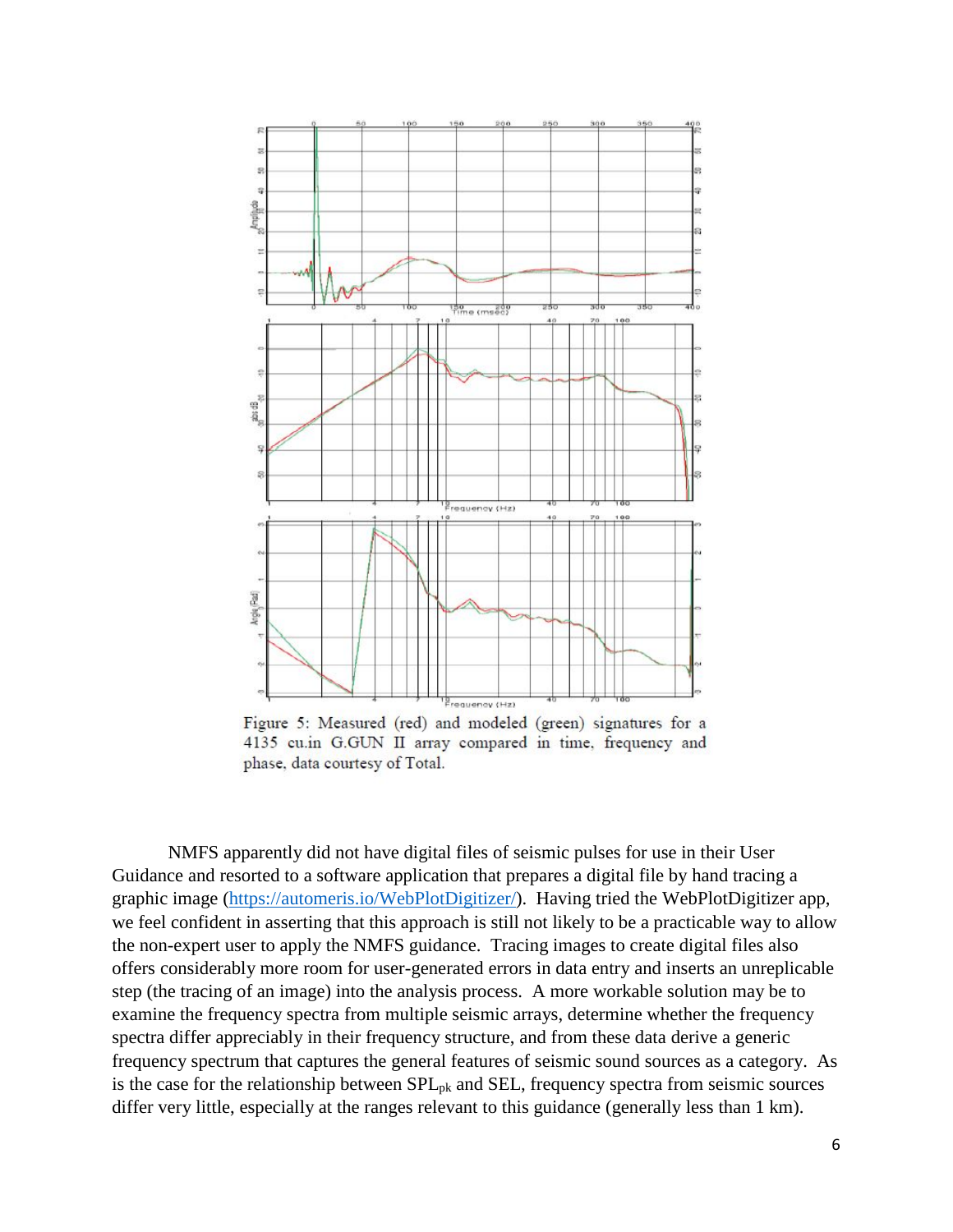The Associations commend NMFS for facilitating the use of a simplified 1/3 octave band analysis process for applying weighting to the frequency spectrum of the pulse. The value of using octave band or 1/3 octave band averaging is that it reduces the number of calculations to about 12 to 36, which is an easy spreadsheet exercise, whereas a full spectrum-level calculation of the weighted SEL for a broadband seismic signal could involve 5000 or more calculations (assuming a relevant frequency bandwidth of about 5000 Hz). Here again the seismic industry could help NMFS produce a generic tool for calculating an appropriately weighted seismic sound, having already developed such a tool for internal use by IAGC members.

While there are nuances to array design for geophysical imaging purposes, these nuances do not particularly impact the biologically-relevant frequency structure of the pulse. The example provided by NMFS in the User Guidance (page 13, Figure 7) is from a hypothetical array, not an array actually used for geophysical surveys, but it is typical of most arrays in having relatively flat energy levels in the range of 10-100 Hz, then falling off at higher frequencies. Nuances in energy output below 7 Hz fall below the hearing range of even LF Cetaceans and are therefore not germane to the calculations of hearing risk from seismic sources. Most arrays also show a frequency-specific drop-off of 40-60 dB between 100 Hz and  $1 - 5$  kHz, with relatively flat energy levels beyond 5 kHz, some 40-60 dB SEL (spectrum level) below the SEL level at peak frequency. The drop-off appears less dramatic in Figure 7 of the NMFS User Guidance because the width of the bands increases logarithmically with frequency, meaning that more energy is subsumed under a 1/3 octave band centered at 1000 Hz summing the energy across 231 Hz (891-1122 Hz) than a 1/3 octave band at 20 Hz summing the energy across only 4 Hz (18 – 22 Hz). A similar comparison of single frequency and 1/3 octave band representations of SEL (Tolstoy et al, 2009, below) illustrates this phenomenon of increasing bandwidth leading to the appearance of greater SEL values at higher frequencies when energy is summed in log scale bands versus single frequency values. One-third octave bands are commonly used for assessing biological responses to sound because the ear is also a log scale frequency integrator. Again, this is a nuance of applying frequency weighting that might escape many non-expert users of the NMFS (2018) Acoustic Guidance and the associated User Guidance and Spreadsheet tool.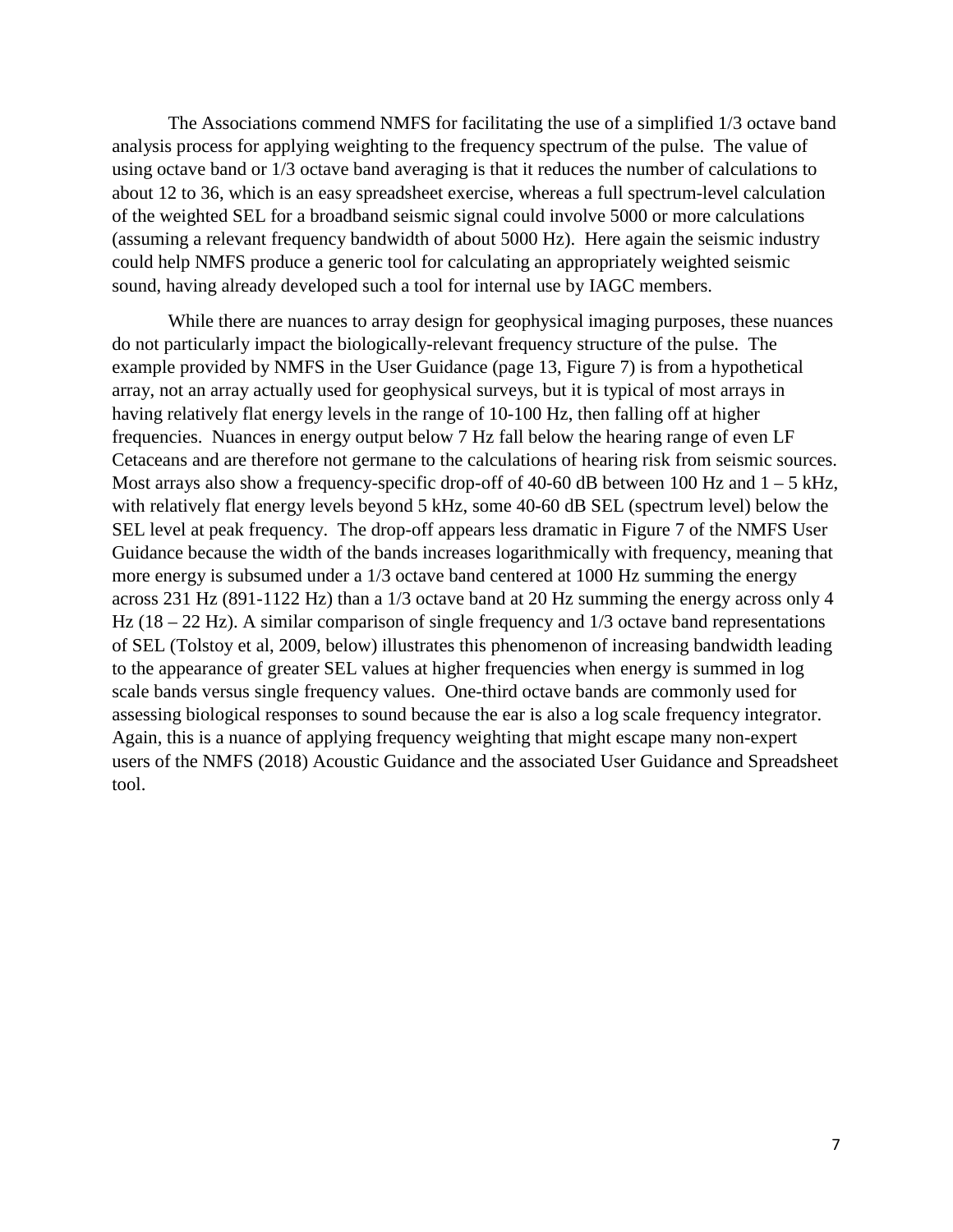

#### **C. Toward a Generic Seismic Source Parameterization**

As noted above, initial examination of the literature on seismic source properties suggests that it should be possible to generate a generic correction factor for converting from nominal  $SPL_{pk}$  source level to an actual  $SPL_{pk}$  source level in much the same way that NMFS has already arrived at 100 msec for the typical pulse duration at the source or 20 log(r) for sound attenuation over distance (also see the previous discussion of McPherson et al, 2018 in this comment letter). Thus, the most common output from a source model like Gundalf, NUCLEUS, or JASCO's AASM, i.e. a nominal source level in the vertical direction, could be confidently converted to an actual SPLpk for application in the User Spreadsheet Tool.

Derivation of the other user-entered values such as SPLrms and even SEL are also possible. For example, the  $SPL_{rms}$  value is typically 10 dB lower than the dB  $SPL_{pk}$  for a seismic pulse, and then SEL is another 10 dB lower than that. This is a robust relationship that shows up in several publications in which SPL and SEL data are presented for seismic sources (e.g. Diebold et al, 2010; Breitzke et al 2008).

Assessments have already been made of the consistency of seismic array parameters (Crone et al, 2017; Breitzke et al, 2008 are just a limited number of published or unpublished technical data on array acoustics). Additional published and unpublished data can be assembled with additional searching of the literature and the archives of IAGC and API members. A joint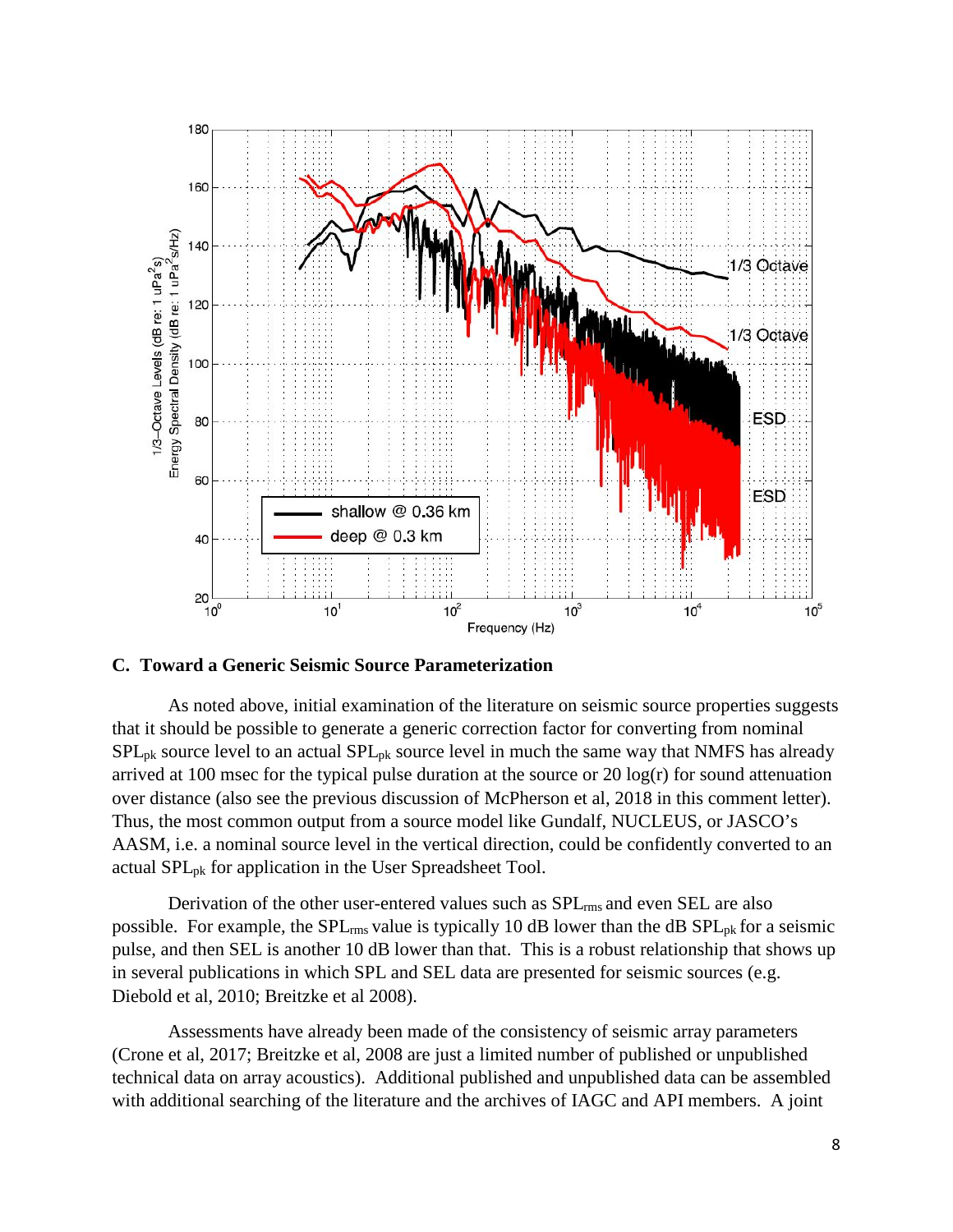NMFS/industry examination of published and unpublished data sets is therefore likely to yield a set of generic parameters for the relationship of  $SPL_{pk}$  to  $SPL_{rms}$  and  $SEL$ , and for the typical frequency spectrum of a seismic array. These values could then be calibrated to the most commonly used metric for seismic array characterization, the nominal source level (in bar-m, Pascals or SPL re 1 microPascal), and then applied to the NMFS User Spreadsheet. We suggest a preliminary discussion of this potential solution to the current difficulties with the NMFS PTS/TTS criteria at NMFS convenience, with a potential target date being the NMFS proposed December 2018 revision schedule. IAGC and API would be willing to bring the expertise of the technical staff within their member companies to bear on the subject, along with that of experts from the academic geophysics community and BOEM, as desired.

#### **III. SUMMARY**

The NMFS Manual for the Optional Spreadsheet Tool and the Acoustic Guidance 2018 User Spreadsheet are not at present "useful, practicable and effective", a shortcoming shared by the 2018 NOAA Guidance itself. Assuming a user was able to successfully navigate the hurdles of sorting out the SPL<sub>pk</sub>, SPL RMS, and duration/SEL entries, and was then able to generate a frequency spectrum of the impulse sound source, the user is still faced with a choice of using the easier WFA option offered by NMFS and thereby being seriously penalized with an approximate four-fold overestimation of take (or higher), or choosing to perform a fairly challenging substitution of frequency-weighted values across thousands of Hz to calculate a weighted SEL for their sound source according to NMFS 2018 guidance. Applying generic metrics for these properties of a seismic source is the only practicable path toward making the NMFS 2018 Guidance useful, practicable and effective, as mandated by the Marine Mammal Protection Act.

Having examined the available data from a variety of seismic survey sources, the industry believes that a collaboration with NMFS will yield the desired generic parameterization of the User Spreadsheet and User Guidance that is NMFS' goal. We look forward to working with NMFS to establish generic parameters for seismic survey sources.

Sincerely,

Justin Val

Dustin Van Liew International Association of Geophysical Contractors

Andy Rangel

Andy Radford American Petroleum Institute